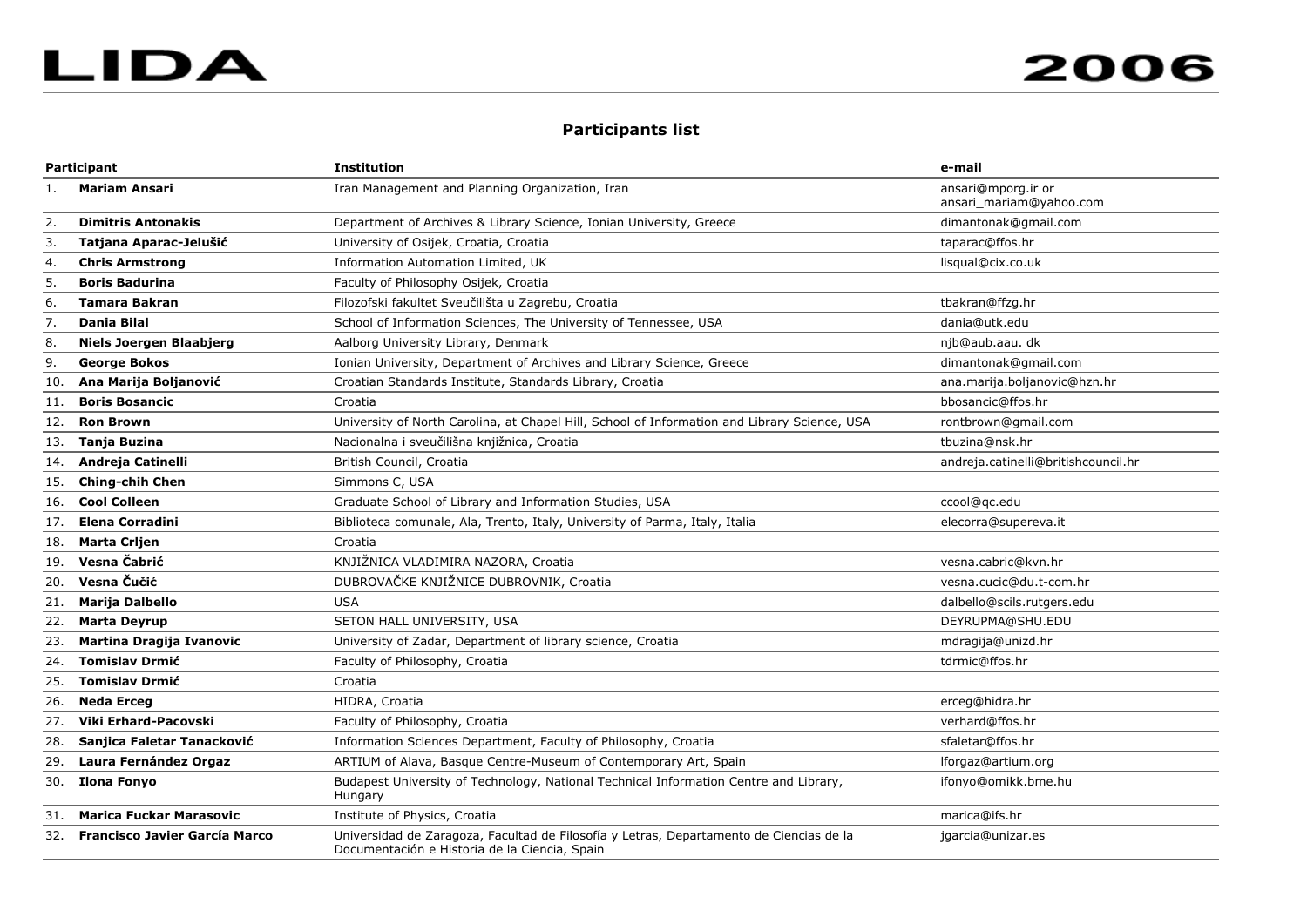| 33. | <b>Drahomira Gavranović</b>       | Faculty of Philosophy, Croatia                                                                            | dgavrano@ffos.hr                       |
|-----|-----------------------------------|-----------------------------------------------------------------------------------------------------------|----------------------------------------|
| 34. | <b>Kluk Giunio</b>                | Knjiznice grada Zagreba, Croatia                                                                          | kluk.giunio@kgz.hr                     |
| 35. | <b>Marijana Glavica</b>           | University of Zagreb, Faculty of Humanities and Social Sciences, Croatia                                  | mglavica@ffzg.hr                       |
| 36. | Koraljka Golub                    | KnowLib, Lund University, Sweden                                                                          | koraljka.golub@it.lth.se               |
| 37. | Marija Goluža                     | Croatia                                                                                                   | mgoluza@ffos.hr                        |
| 38. | <b>Ole Valdemar Gosvig Olesen</b> | Royal School of Library and Information Science, Denmark, Denmark                                         | lamla@jubii.dk                         |
| 39. | <b>Merien Gracek</b>              | Faculty of Philosophy, University of J.J. Strossmayer, Osijek, Croatia, Croatia                           | mgracek@ffos.hr                        |
| 40. | Ivan Grgić                        | Faculty of Philosophy, Croatia                                                                            | igrgic@ffos.hr                         |
| 41. | Sandra Grijzenhout                | Neatherlands                                                                                              |                                        |
| 42. | Marija Grozdanić                  | Institut Ruđer Bošković, Croatia                                                                          | mgrozdan@irb.hr                        |
| 43. | Violet H. Harada                  | University of Hawaii,, USA                                                                                | vharada@hawaii.edu                     |
| 44. | <b>Bob Hayes</b>                  | <b>USA</b>                                                                                                |                                        |
| 45. | <b>Andrew Hill</b>                | Centre for Media Research, School of Media and Performing Arts, University of Ulster, UK                  | aeph@aeph82.fsnet.co.uk                |
| 46. | <b>Cathal Hoare</b>               | Computer Science Department, University College Cork, Ireland                                             | hoare@student.cs.ucc.ie                |
| 47. | Dunja Holcer                      | Public Library Sisak, Children's Department, Croatia                                                      | dunjaholcer@hotmail.com                |
| 48. | <b>Karolina Holub</b>             | Nacionalna i sveučilišna knjižnica, Croatia                                                               | kholub@nsk.hr                          |
| 49. | Vesna Injac                       | National Library of Serbia, Serbia and Montenegro                                                         | injac@nbs.bg.ac.yu                     |
| 50. | Melanija Ivezić Talan             | Filozofski fakultet Zagreb, Knjižnica Odsjeka za romanistiku, Croatia                                     | mivezic@ffzg.hr                        |
| 51. | Jasna Jakšić                      | Muzej suvremene umjetnosti, Croatia                                                                       | jasna.jaksic@msu.hr                    |
| 52. | <b>Signe Jantson</b>              | Tallinn University of Technology Library, Estonia                                                         | jantson@lib.ttu.ee                     |
| 53. | Karen Joc                         | WEILL CORNELL MEDICAL COLLEGE IN QATAR, Quatar                                                            | klj2002@qatar-med.cornell.edu          |
| 54. | Ian Johnson                       | Aberdeen Business School,, The Robert Gordon University, UK                                               | i.m.johnson@rgu.ac.uk                  |
| 55. | Alina Josan                       | OSCE Strategic Police Matters Unit, Austria                                                               | alina.josan@osce.org                   |
| 56. | Franciska Jurišić                 | Sveučilište u Zadru, Odjel za knjižničarsvo, Croatia                                                      | fjurisic@student.unizd.hr              |
|     | 57. Iva Kaić                      | Sveučilište u Zagrebu, Filozofski fakultet, Knjižnica Odsjeka za arheologiju, Croatia                     | ikaic@ffzg.hr                          |
| 58. | <b>Karin Karlics</b>              | Free University of Bolzano, University Library, Italy                                                     | karin.karlics@unibz.it                 |
| 59. | <b>Boris Kis</b>                  | Faculty of Philosophy, Croatia                                                                            | bkis@ffos.hr                           |
| 60. | Anita Kočiš                       | Filozofski fakultet u Osijeku, Croatia                                                                    | akocis@ffos.hr                         |
| 61. | Jasna Kovačević                   | KNJIŽNICA I ČITAONICA, BOGDANA OGRIZOVIĆA, Croatia                                                        | knjiznica-bogdan-ogrizovic@zg.htnet.hr |
| 62. | Tamara Krajna                     | Faculty of mechanical engineering and naval architecture, Croatia                                         | tkrajna@fsb.hr                         |
|     | 63. Irena Kranjec                 | Sveučilište u Zagrebu, Filozofski fakultet, Knjižnica Odsjeka za informacijske djelatnosti,<br>Croatia    | ikranjec@ffzg.hr                       |
| 64. | Maja Krtalic                      | Faculty of Philosophy, Croatia                                                                            | mcujic@ffos.hr                         |
| 65. | Alka Krvavac                      | Faculty of Philosophy, University of Zagreb, Croatia                                                      | akrvavac@ffzg.hr                       |
|     | 66. Carol C. Kuhlthau             | Director, The Center for International Scholarship in School Libraries (CISSL) Rutgers<br>University, USA | kuhlthau@scils.rutgers.edu             |
|     | 67. Vanja Kulaš                   | Filozofski fakultet, Knjižnica Odsjeka za romanistiku, Croatia                                            | vkulas@ffzg.hr                         |
| 68. | <b>Vladimir Kurelec</b>           | VIVaInfo d.o.o., Croatia                                                                                  | kurelec@vivainfo.hr                    |
| 69. | Erda Lapp                         | Ruhr University Bochum, Germany, Germany                                                                  | erda.lapp@ruhr-uni-bochum.de           |
| 70. | <b>Jean-Pierre Lardy</b>          | UNIVERSITE LYON 1, URFIST de LYON, France                                                                 | lardy@univ-lyon1.fr                    |
| 71. | <b>Andrew Large</b>               | Graduate School of Library & Information Studies, Canada                                                  | andrew.large@mcgill.ca                 |
|     | 72. Michael Leach                 | Harvard University, Physics Research Library, USA                                                         | leach@physics.harvard.edu              |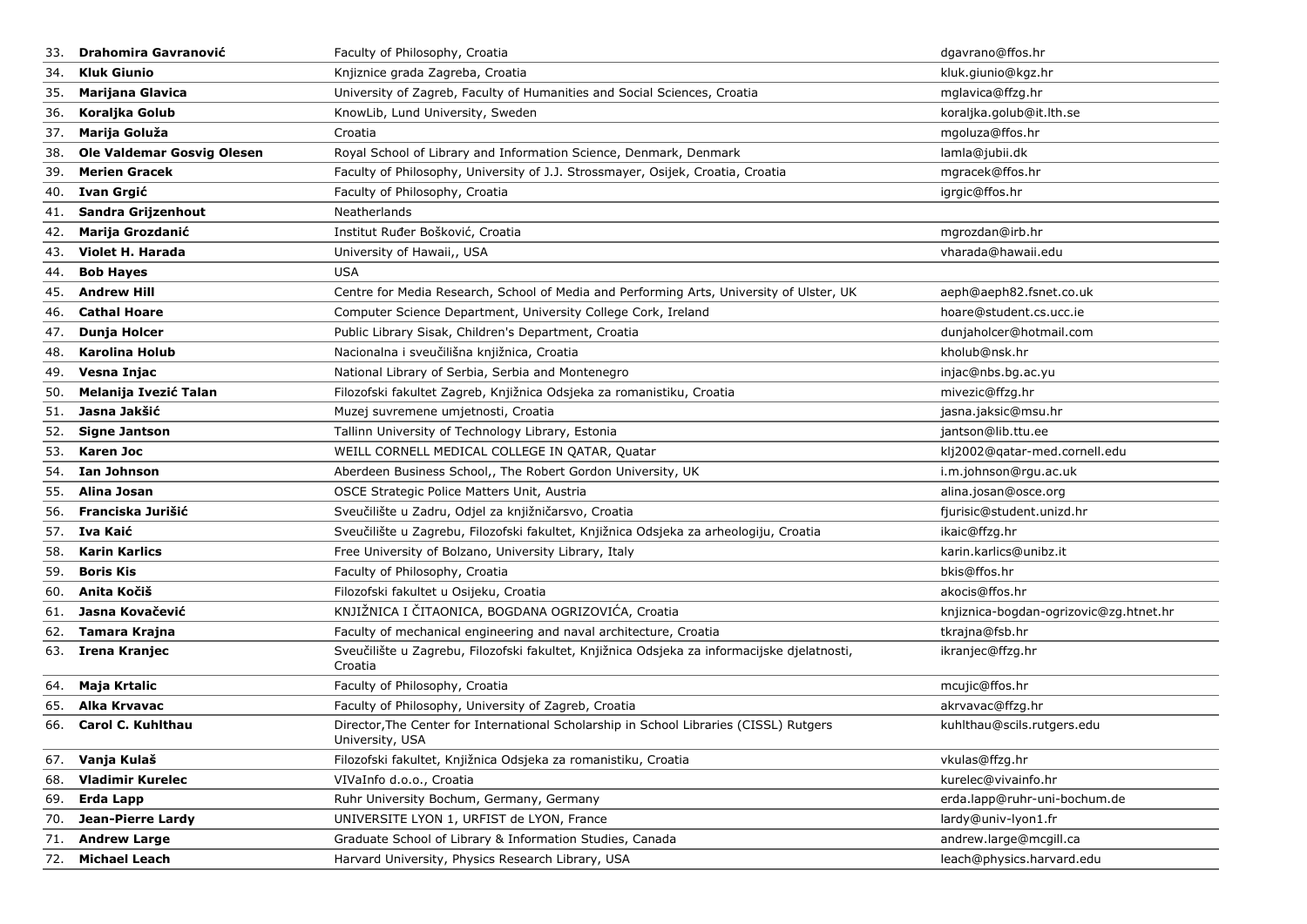| 73. | Jessica Leach               | <b>USA</b>                                                                                                         |                                    |
|-----|-----------------------------|--------------------------------------------------------------------------------------------------------------------|------------------------------------|
| 74. | <b>Emil Levine</b>          | Austria                                                                                                            | emil.levine@chello.at              |
| 75. | <b>Edward Lewis</b>         | Australian Catholic University, Australia                                                                          | e.lewis@mary.acu.edu.au            |
| 76. | Elizabeth D. Liddy          | School of Information Studies, USA                                                                                 | Liddy@syr.edu                      |
| 77. | <b>Louise Limberg</b>       | Swedish School of Library and Information Science, University College, of Borås and Göteborg<br>University, Sweden | louise.limberg@hb.se               |
| 78. | <b>Louise Limberg</b>       | Sweden                                                                                                             |                                    |
| 79. | <b>Chihfeng Lin</b>         | Shih-Hsin University, Taiwan                                                                                       | chihfeng@cc.shu.edu.tw             |
| 80. | <b>Ray Lonsdale</b>         | Department of Information Studies, University of Wales, Aberystwyth, UK                                            | rel@aber.ac.uk                     |
| 81. | <b>Helle Maaslieb</b>       | ESTONIAN LITERARY MUSEUM, Estonia                                                                                  | helle@kirmus.ee                    |
| 82. | Zeljka Madjer               | Faculty of Philosophy, University J.J. Strossmayera, Osijek, Croatia, Croatia                                      | zmadjer@ffos.hr                    |
| 83. | <b>Patricia Mahony</b>      | <b>USA</b>                                                                                                         |                                    |
| 84. | Ana-Marija Malbašić         | KNJIŽNICA VLADIMIRA NAZORA, Croatia                                                                                | anamarija.malbasic@kvn.hr          |
| 85. | <b>Zinaida Manzuch</b>      | Library and Information Science Institute, Faculty of Communication, Vilnius University,<br>Lithiania              | zinaida.manzuch@mb.vu.lt           |
| 86. | Alisa Martek                | Croatian Geological Survey, Croatia                                                                                |                                    |
| 87. | Irena Martinović            | Filozofski fakultet, Knjižnica Odsjeka za fonetiku, Croatia                                                        | irmartin@ffzg.hr                   |
| 88. | Niksa Matic                 | Croatia                                                                                                            |                                    |
| 89. | Jagoda Matovina             | Knjižnica Medveščak, Croatia                                                                                       | jagoda.matovina@knjizmed.htnet.hr  |
| 90. | <b>Howard McGinn</b>        | Seton Hall University, Walsh Library, USA                                                                          | mcginnho@shu.edu                   |
| 91. | <b>Claire McInerney</b>     | Rutgers University, USA                                                                                            | clairemc@rci.rutgers.edu           |
| 92. | <b>Mary Jane McNally</b>    | Ridge High School, USA                                                                                             | mimcnally@optonline.net            |
| 93. | Jack A. Meadows             | <b>UK</b>                                                                                                          | jack.meadows@btinternet.com        |
| 94. | <b>Milijana Micunovic</b>   | Filozofski fakultet, Sveuciliste J. J. Strossmayer u Osijeku, Croatia                                              | mmicunov@ffos.hr                   |
| 95. | Maja Miklič                 | Slovenia                                                                                                           | maja.miklic@guest.arnes.si         |
| 96. | <b>James Milles</b>         | University at Buffalo, Law Library, USA                                                                            | jgmilles@buffalo.edu               |
| 97. | Kristina Mitrić             | Faculty of Philosophy, Croatia                                                                                     | kmitric@ffos.hr                    |
| 98. | Dorja Mucnjak               | Filozofski fakultet, U of Zagreb, Croatia                                                                          | dmucnjak@ffzg.hr                   |
| 99. | Pierre Mulumba - Dikusa     | Ecole Libre Des Scinces Commerciales, Informatiques et Management, Morocco                                         | mulu10kusa@yahoo.fr                |
|     | 100. Višnja Novosel         | Filozofski fakultet, Odsjek za pedagogiju, Knjižnica, Croatia                                                      | visnja.novosel@ffzg.hr             |
|     | 101. Nina Papić             | GRADSKA KNJIŽNICA RIJEKA, RIJEKA CITY LIBRARY, Croatia                                                             | ninap@gkri.hr                      |
|     | 102. Konstantinos Papoutsis | Department of Archives & Library Science, Ionian University, Greece                                                | papoutsisk@gmail.com               |
|     | 103. Sanja Pavlaković       | Knjižnica Medveščak, Croatia                                                                                       | sanja.pavlakovic@knjizmed.htnet.hr |
|     | 104. Dobrica Pavlinušić     | GBS-IT, Croatia                                                                                                    | dpavlin@rot13.org                  |
|     | 105. Franjo Pehar           | University of Zadar, Department of librarianship, Croatia                                                          | fpehar@unizd.hr                    |
|     | 106. Kornelija Petr         | Faculty of Philosophy, Croatia                                                                                     | kpetr@ffos.hr                      |
|     | 107. Dimitar Poposki        | Katedra za preveduvanje i tolkuvanje, Filoloski Fakultet "Blaze Koneski", Macedonia                                | poposkidimitar@gmail.com           |
|     | 108. Lidija Povrženić       | Croatian, National, Bank, Croatia                                                                                  | Lidija.Povrzenic@hnb.hr            |
|     | 109. Ivančica Pračić        | Hrvatski sabor, Informacijsko-dokumentacijska služba, Croatia                                                      | ipracic@sabor.hr                   |
|     | 110. Ivana Puškarić         | SVEUČILIŠTE U ZADRU, ODJEL ZA KNJIŽNIČARSTVO, Croatia                                                              | ivana.puskaric@student.unizd.hr    |
|     | 111. Annette Quay           | COMMONWEALTH DEPARTMENT, OF HEALTH AND AGEING, Australia                                                           | annette.quay@health.gov.au         |
|     | 112. Snjezana Ramljak       | HRVATSKI SABOR, KNJIZNICA, Croatia                                                                                 | sramljak@sabor.hr                  |